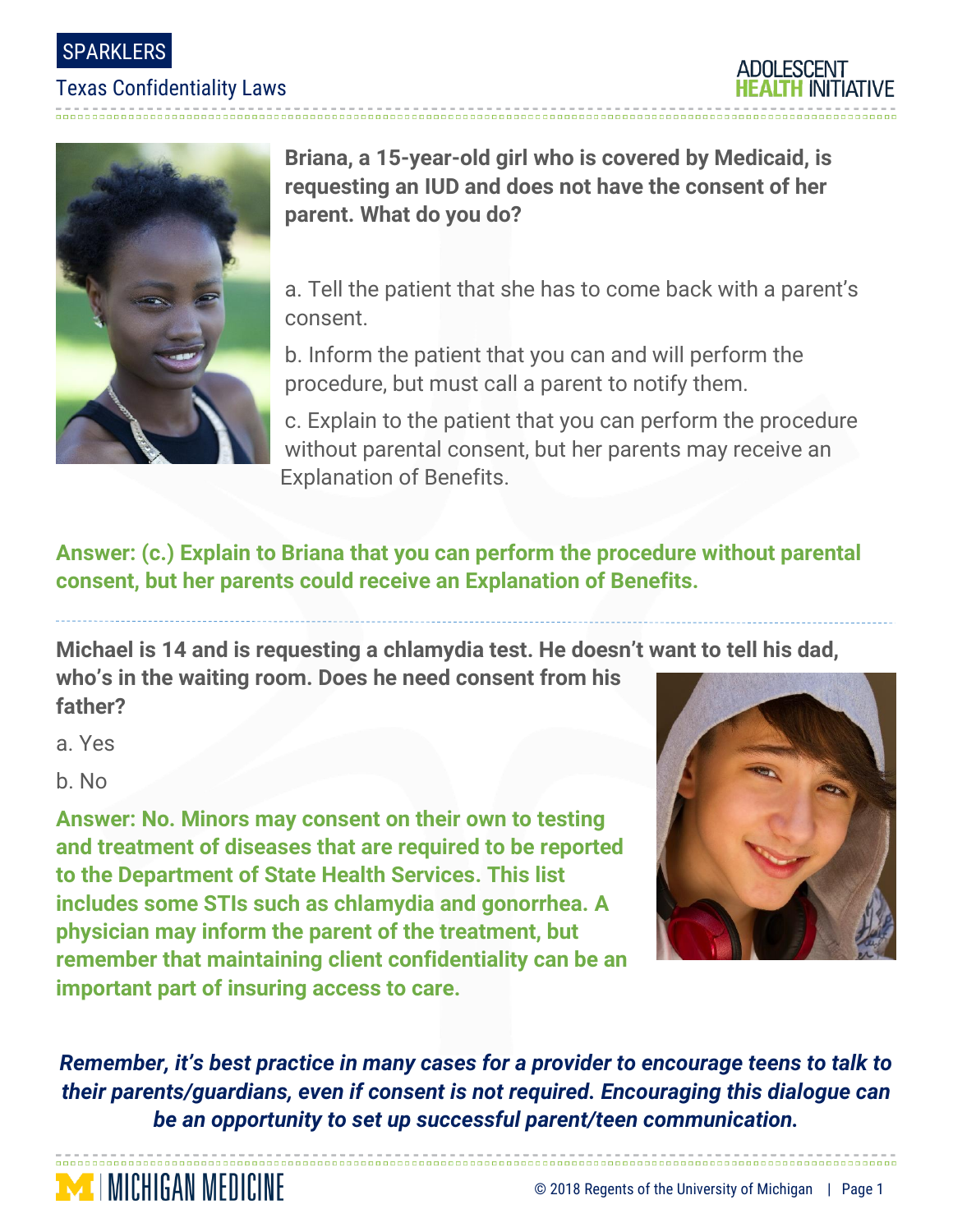SPARKLERS

### Texas Confidentiality Laws

------------------------





**Jade is 16 years old. Can she receive a pregnancy test AND prenatal care without her parents' consent?**

- a. Yes
- b. No

**Answer: Yes. Minors have the right to pregnancy testing and prenatal care other than abortion without parent/guardian consent.**

**Which of these options below DO NOT require parental consent for a teen living with her parents?**

a. HPV vaccine

**MINICHIGAN MEDICINE** 

- b. ADHD medication for a 13 year-old
- c. Inpatient mental health treatment for a 16 year-old
- d. Depo Provera contraceptive shot for a teen on employer-sponsored insurance

**Answer: (c.) Minors who are 16 or older may request admission to an inpatient mental health facility without parental consent. All other options require a parent's consent. Pregnant or parenting minors may consent to vaccinations, but only for immunizations that the CDC recommends starting by age 7 (the HPV vaccine is started at age 11).**

*Remember, it's best practice in many cases for a provider to encourage teens to talk to their parents/guardians, even if consent is not required. Encouraging this dialogue can be an opportunity to set up successful parent/teen communication.*